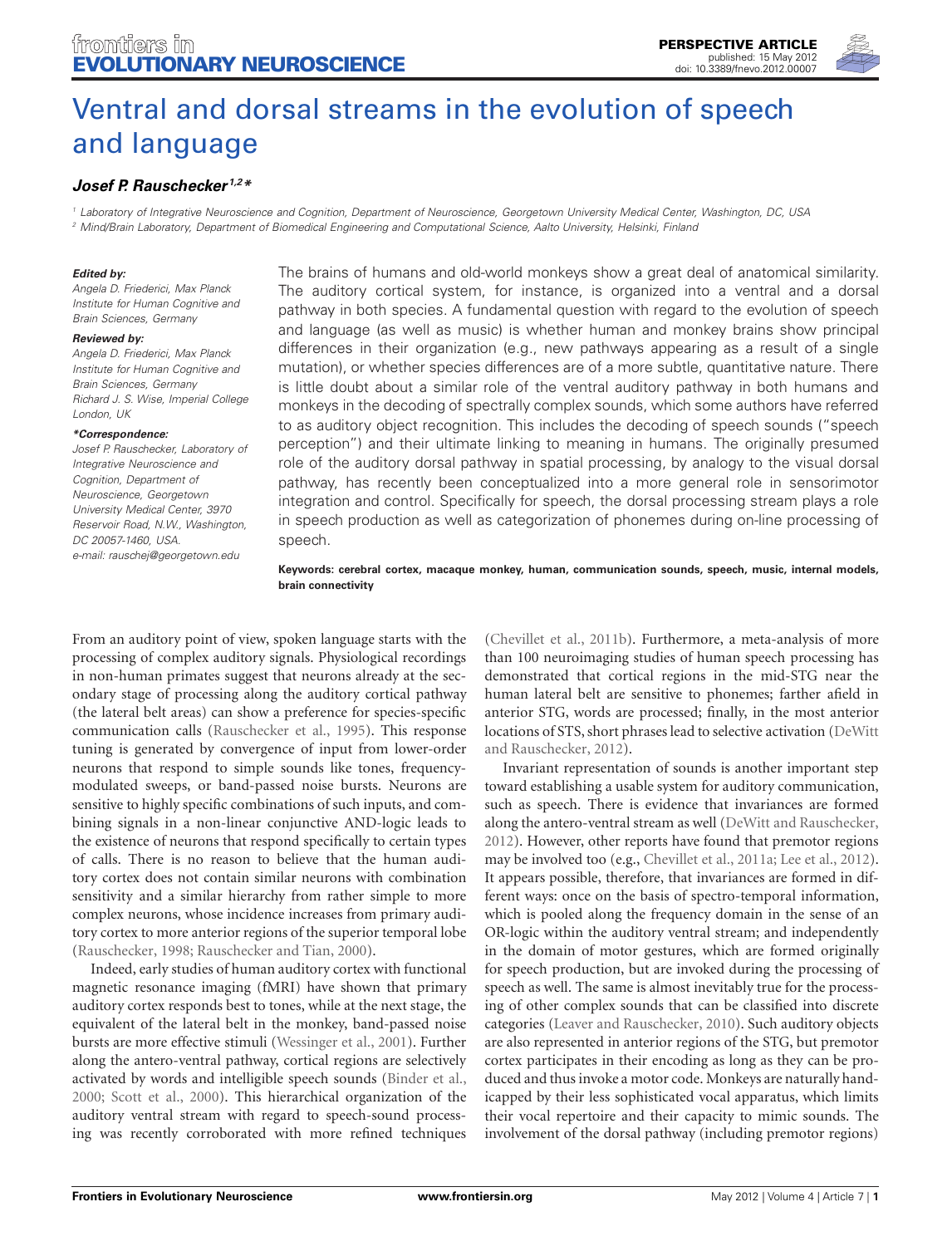in the processing and categorization of self-produced sounds will, therefore, have to be tested by other means [\(Remedios et al.,](#page-3-4) [2009](#page-3-4)).

The involvement of the dorsal auditory pathway, including premotor and inferior parietal regions, in the encoding and representation of temporally extended sounds (or sound sequences) became especially evident, when imagery of musical melodies was investigated [\(Leaver et al.](#page-2-7), [2009](#page-2-7)). During the learning of such sequences, the basal ganglia were actively engaged, whereas after these sequences became highly familiar, the same sequences activated more and more prefrontal areas. It appears, therefore, that the basal ganglia are responsible for the concatenation of sequential auditory information or formation of "chunks," which represent information about conditional probabilities for one sound being followed by another. Once the chunks have been formed, they are once again stored in prefrontal regions. A similar chunking process occurs with cued sequences of learned finger movements [\(Koechlin and Jubault, 2006\)](#page-2-8). This process involves prefrontal cortex near Broca's area and has, therefore, been compared with models of language [\(Hagoort](#page-2-9), [2005](#page-2-9)), redefining Broca's area in terms of chunking ("unification") of semantic, syntactic, and phonological information.

Thus, the role of the dorsal stream can be conceptualized into one of sensorimotor integration and control and applies to all

kinds of sequential stimuli, even beyond the auditory domain. Specifically for speech, the dorsal processing stream plays a role in speech production as well as categorization of phonemes during on-line processing of speech [\(Rauschecker and Scott, 2009;](#page-3-5) [Rauschecker](#page-2-10), [2011](#page-2-10); **[Figure 1](#page-1-0)**). The former role conforms to the classical idea of an "efference copy" or feed-forward model and allows for fast and efficient on-line control of speech production. By contrast, the latter function can be formalized as an inverse model during real-time speech processing, creating the affordances of the speech signal in a Gibsonian sense [\(Gibson](#page-2-11), [1966;](#page-2-11) [Rauschecker](#page-2-12), [2005\)](#page-2-12). Both functions require a (direct or indirect) connection between sensory and motor cortical structures of the brain, whereby subcortical structures (e.g., the basal ganglia) provide an additional link setting up transitional probabilities during associative learning of sound sequences.

Comparing human and monkey brain connectivity along the dorsal stream, there may be quantitative differences in the strengths of these connections, but there does not seem to be a difference in principle [\(Frey et al., 2008](#page-2-13)). Similarly, in the ventral stream, the fine-grain organization of cortical areas and the fine-tuning of its neuronal elements may be richer in humans than in monkeys, providing humans with a perceptual network for the detection of more subtle differences in the acoustic signal. The decisive distinction between humans and monkeys may,



<span id="page-1-0"></span>general role in auditory object recognition, including perception of vocalizations and speech. The dorsal stream (in red) pivots around inferior/posterior parietal cortex, where a quick sketch of sensory event information is compared with an efference copy of motor plans (dashed lines). Thus, the dorsal stream plays a general role in sensorimotor integration and control. In clockwise fashion, starting out from auditory cortex, the processing loop performs as a forward model: object

pST, where they are compared with auditory and other sensory information. AC, auditory cortex; AL, antero-lateral area; CL, caudo-lateral area; STS, superior temporal sulcus; IFC, inferior frontal cortex; DLPFC, VLPFC, dorsolateral and ventrolateral prefrontal cortex; PMC, premotor cortex; IPL, inferior parietal lobule; IPS, inferior parietal sulcus; CS, central sulcus; pST, posterior superior temporal region. [Composite figure adapted, with permission, from [Rauschecker](#page-2-10) [\(2011\)](#page-2-10)]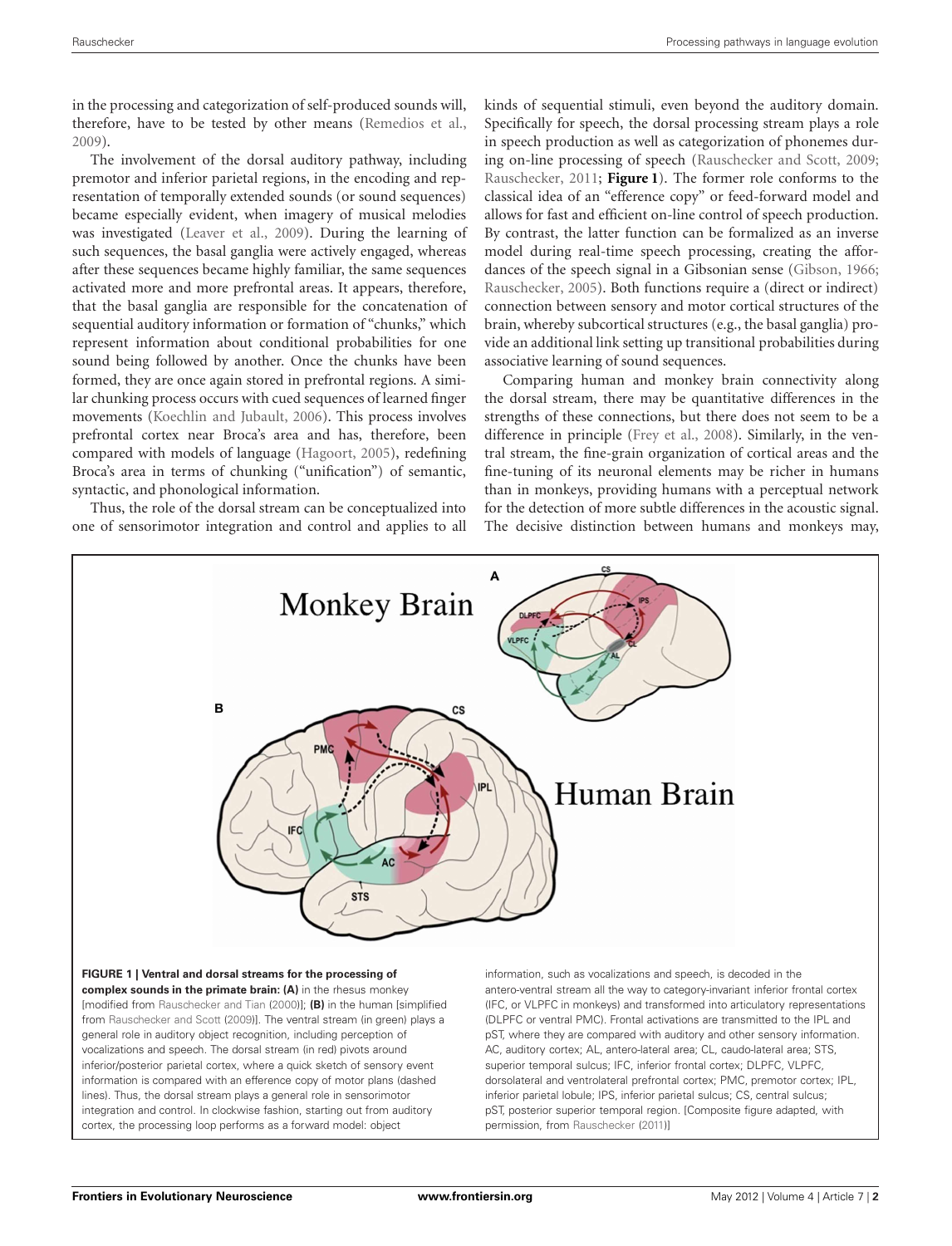however, lie in a third component where ventral and dorsal streams converge and interact: the prefrontal network. With its own hierarchical organization it provides the substrate for recursive processing of nested sequences, as they are typical for human grammatical language structures [\(Friederici, 2004](#page-2-14)). Again, however, this emergent new ability of humans may be based on a quantitative rather than principal difference in human and monkey brain organization, which ties in the existing strengths of both ventral and dorsal processing streams with fronto-parietal networks underlying working memory.

To test the real evolutionary similarity of human and monkey ventral and dorsal streams, two things have to happen in future studies:

(1) Connectivity studies in both species have to investigate in great detail which areas are connected. This will establish a greater amount of homology than other approaches, especially when the same techniques of structural and functional imaging are utilized. While anatomical tracer studies in monkeys will remain the gold standard [\(Romanski et al., 1999;](#page-3-6) [Petrides and Pandya, 2009](#page-2-15); [Hackett, 2011](#page-2-16)), non-invasive fiber tractography using MRI-based technology will gain increasing importance as its resolution improves, because the exact same approach can be used in both species. Early attempts using diffusion tensor imaging (DTI) have had insufficient power to resolve crossing fibers within a single voxel or disentangle fibers with crossing trajectories [\(Catani et al.,](#page-2-17) [2005](#page-2-17)[;](#page-3-7) [Croxson et al.](#page-2-18)[,](#page-3-7) [2005;](#page-2-18) [Anwander et al.](#page-2-19)[,](#page-3-7) [2007](#page-2-19)[;](#page-3-7) Rilling et al., [2008\)](#page-3-7). Such studies have, therefore, remained inconclusive with regard to monkey-human homologies in language evolution. High-angular-resolution techniques, such

### **REFERENCES**

- <span id="page-2-19"></span>Anwander, A., Tittgemeyer, M., von Cramon, D. Y., Friederici, A. D., and Knösche, T. R. (2007). Connectivity-based parcellation of Broca's area. *Cereb. Cortex* 17, 816–825.
- <span id="page-2-1"></span>Binder, J. R., Frost, J. A., Hammeke, T. A., Bellgowan, P. S., Springer, J. A., Kaufman, J. N., and Possing, E. T. (2000). Human temporal lobe activation by speech and nonspeech sounds. *Cereb. Cortex* 10, 512–528.
- <span id="page-2-17"></span>Catani, M., Jones, D. K., and ffytche, D. H. (2005). Perisylvian language networks of the human brain. *Ann. Neurol.* 57, 8–16.
- <span id="page-2-4"></span>Chevillet, M. A., Jiang, X., Rauschecker, J. P., and Riesenhuber, M. (2011a). Automatic phoneme categorization in the dorsal auditory pathway. *Soc. Neurosci. Abstr.* 172.09.
- <span id="page-2-2"></span>Chevillet, M., Riesenhuber, M., and Rauschecker, J. P. (2011b). localization of the ventral auditory "what" stream hierarchy. *J. Neurosci.* 31, 9345–9352.
- <span id="page-2-18"></span>Croxson, P. L., Johansen-Berg, H., Behrens, T. E. J., Robson, M. D., Pinsk, M. A., Gross, C. G., Richter, W., Richter, M. C., Kastner, S., and Rushworth, M. F. S. (2005). Quantitative investigation of connections of the prefrontal cortex in the human and macaque using probabilistic diffusion tractography. *J. Neurosci.* 25, 8854–8866.
- <span id="page-2-3"></span>DeWitt, I., and Rauschecker, J. P. (2012). Phoneme and word recognition in the auditory ventral stream. *Proc. Natl. Acad. Sci. U.S.A.* 109, E505–E514.
- <span id="page-2-13"></span>Frey, S., Campbell, J. S., Pike, G. B., and Petrides, M. (2008). Dissociating the human language pathways with high angular resolution diffusion fiber tractography. *J. Neurosci.* 28, 11435–11444.
- <span id="page-2-14"></span>Friederici, A. D. (2004). Processing local transitions versus longdistance syntactic hierarchies. *Trends Cogn. Sci.* 8, 245–247.
- <span id="page-2-11"></span>Gibson, J. J. (1966). *The Senses Considered as Perceptual Systems.* London: Allen and Unwin.

as diffusion spectrum imaging (DSI), have been utilized successfully in humans (e.g., [Frey et al.](#page-2-13), [2008\)](#page-2-13) and in monkeys [\(Schmahmann et al.](#page-3-8), [2007;](#page-3-8) [Wedeen et al.](#page-3-9), [2008\)](#page-3-9). Crossvalidation studies of autoradiographic tract tracing and DSI in monkeys have shown a remarkable concordance of results between tracer studies and DSI [\(Schmahmann et al., 2007](#page-3-8)). However further improvements in resolution and reductions in scan time are certainly needed and possible, before DSI studies can become routine. Functional studies based on blood-oxygenation-level-dependent (BOLD) responses are feasible in both species as well [\(Petkov et al., 2006](#page-2-20)) and can elucidate connectivity to a certain extent. Microstimulation techniques as another approach to analyze connectivity [\(Kikuchi et al., 2008\)](#page-2-21), on the other hand, are limited to animal studies.

(2) Behavioral monkey studies have to be designed that test the above concepts and go beyond traditionalmodels. "What" and "where" processing are still characteristic for the two streams, but [as generalized models are developed \(](#page-3-5)Rauschecker and Scott, [2009;](#page-3-5) [Rauschecker, 2011](#page-2-10)), more appropriate monkey studies have to follow. These studies have to focus on the computational transformations that occur between the various processing stages rather than merely the connectivity describing different anatomical pathways.

## **ACKNOWLEDGMENTS**

The collection of the underlying data as well as the writing of this article were supported by grants from the National Science Foundation (BCS-0519127, OISE-0730255), from the National Institutes of Health (R01NS052494, RC1DC010720), and from the Academy of Finland (FiDiPro).

- <span id="page-2-16"></span>Hackett, T. A. (2011). Information flow in the auditory cortical network. *Hear. Res.* 271, 133–146.
- <span id="page-2-9"></span>Hagoort, P. (2005). On Broca, brain, and binding: a new framework. *Trends Cogn. Sci.* 9, 416–423.
- <span id="page-2-21"></span>Kikuchi, Y., Rauschecker, J. P., Mishkin, M., Augath, M., Logothetis, N. K., and Petkov, C. I. (2008). Voice region connectivity in the monkey assessed with microstimulation and functional imaging. *Soc. Neurosci.* 34, 850.2.
- <span id="page-2-8"></span>Koechlin, E., and Jubault, T. (2006). Broca's area and the hierarchical organization of human behavior. *Neuron* 50, 963–974.
- <span id="page-2-7"></span>Leaver, A., van Lare, J. E., Zielinski, B. A., Halpern, A., and Rauschecker, J. P. (2009). Brain activation during anticipation of sound sequences. *J*. *Neurosci.* 29, 2477–2485.
- <span id="page-2-6"></span>Leaver, A. M., and Rauschecker, J. P. (2010). Cortical representation of natural complex sounds: effects of acoustic features and auditory object category. *J. Neurosci.* 30, 7604–7612.
- <span id="page-2-5"></span>Lee, Y.-S., Turkeltaub, P., Granger, R., and Raizada, R. D. S. (2012). Categorical speech processing in Broca's area: an fMRI study using multivariate pattern-based analysis. *J. Neurosci.* 32, 3942–3948.
- <span id="page-2-20"></span>Petkov, C. I., Kayser, C., Augath, M., and Logothetis, N. K. (2006). Functional imaging reveals numerous fields in the monkey auditory cortex. *PLoS Biol.* 4:e215. doi: 10.1371/journal.pbio.0040215
- <span id="page-2-15"></span>Petrides, M., and Pandya, D. N. (2009). Distinct parietal and temporal pathways to the homologues of Broca's area in the monkey. *PLoS Biol.* 7:e170. doi: 10.1371/journal.pbio. 1000170
- <span id="page-2-0"></span>Rauschecker, J. P. (1998). Cortical processing of complex sounds. *Curr. Opin. Neurobiol.* 8, 516–521.
- <span id="page-2-12"></span>Rauschecker, J. P. (2005). Vocal gestures and auditory objects. *Behav. Brain Sci.* 28, 143–144.
- <span id="page-2-10"></span>Rauschecker, J. P. (2011). An expanded role for the dorsal auditory pathway in sensorimotor integration and control. *Hear. Res.* 271, 16–25.